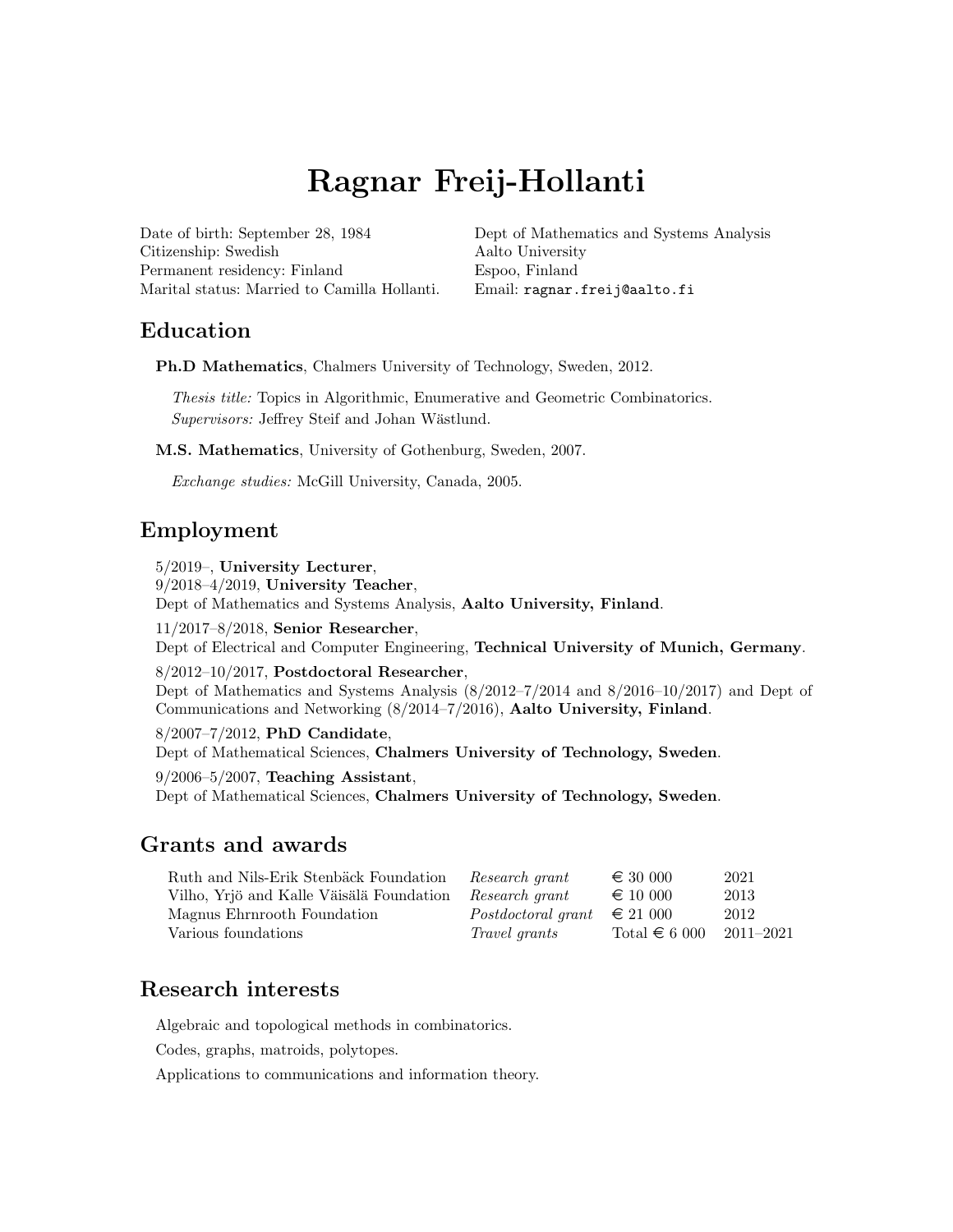# Leadership and organizational work

## Thesis advising

PhD: Matteo Allaix 2020–; Matthias Grezet, 2016–2019; Junquan Deng, 2015–2016.

MSc: Olga Kuznetsova, 2017–2019; Henri Losoi, 2015–2016; Tuomas Tajakka, 2014–2015.

BSc: Meri Aho, 2020–2021; Kai Hippi, 2020; Paul Juillard, 2020; Perttu Saarela, 2020; Jeremias Pettinen, 2019–2021; Markus Kullberg, 2016.

#### Project management

Task leader for two subprojects (40 person months), and Project manager of the Aalto node (24 person months), Coordinated control and spectrum management for 5G heterogeneous radio access networks, European Commission, 5G Private Public Partnership, 2015–2016. Total budget:  $\in 5 500 000$ . 14 partners (universities, research centers, companies and state operators) from 8 countries.

### Conference organization

Session organizer, Finnish Mathematical Days, Oulu University, 2020. Cochair, Munich Workshop on Coding and Cryptography, Technical University of Munich, 2018. Organizer, Summer School on Algebra, Statistics and Combinatorics, Aalto University, 2016. Session organizer, Finnish Mathematical Days, Turku University, 2016. Local organizer, Multiple Access Communications, Aalto University, 2015.

## Seminar series organization

Organizer, Algebra, Number Theory, and Applications Seminar, Aalto University, 2019–. Organizer, Large Structures Seminar, Aalto University, 2016–2017.

#### Committee work

Research Board, School of Science, University of Gothenburg, 2011–2012.

Graduate Students' Council, School of Science, University of Gothenburg, 2011–2012.

President of the Graduate Students' Council, Department of Mathematics, Chalmers University of Technology and University of Gothenburg, 2010–2012.

Hiring Committee, Mathematical Sciences, University of Gothenburg, 2008.

## Participation in consortium proposals

Cowriter, MSCA Innovative Training Networks, European Commission, Horizon 2020, 2019–2020. Cowriter, Center of Excellence, Academy of Finland, 2016–2017. Cowriter, WiFiUS, Academy of Finland and National Science Foundation (US), 2016. Cowriter, FET Open, European Commission, Horizon 2020, 2014–2015.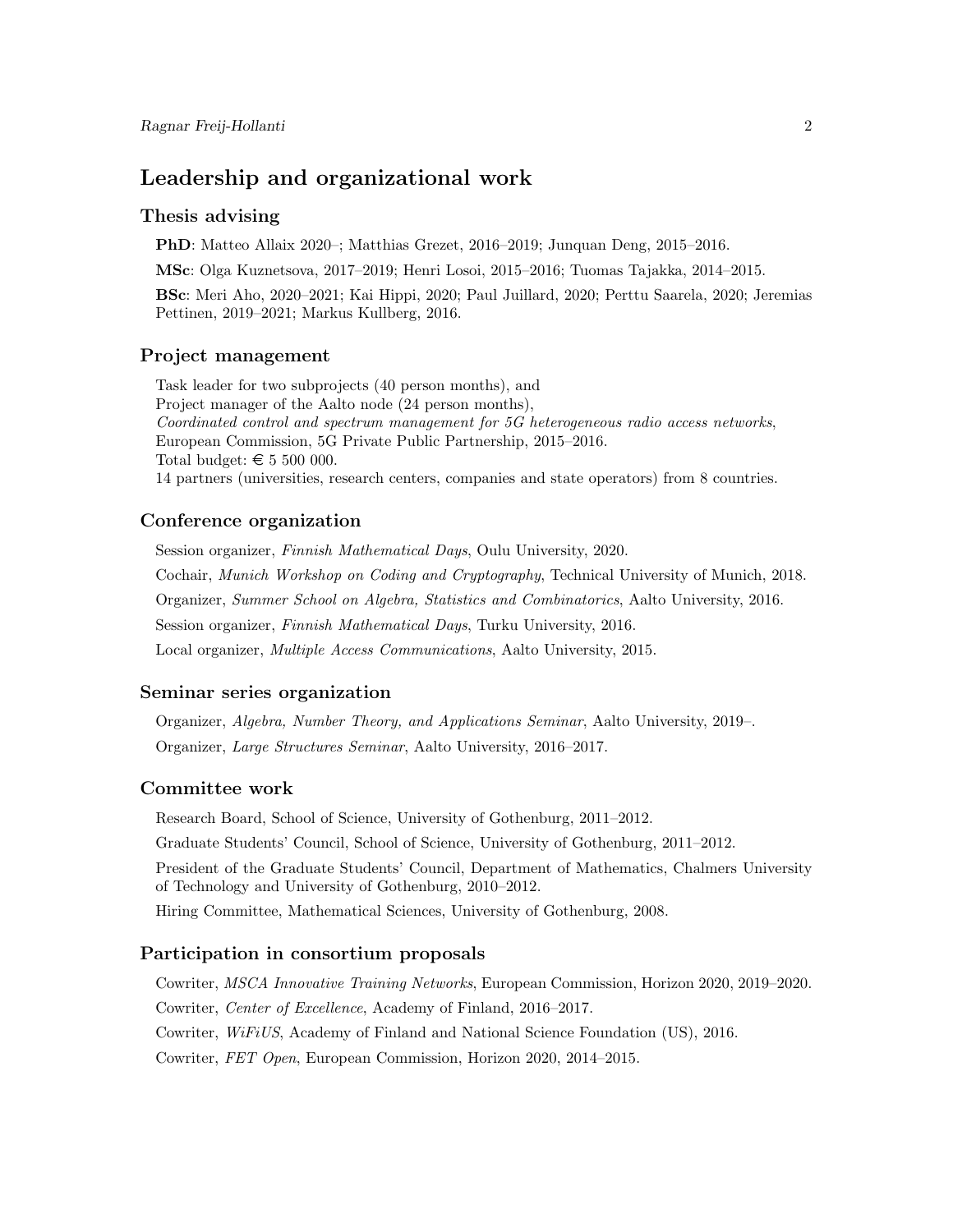# Research

## Project participation

Coordinated control and spectrum management for 5G heterogeneous radio access networks, European Commission, 5G Private Public Partnership, 2015–2016.

Random network coding and designs over  $GF(q)$ , European Science Foundation's COST Action, 2014–2016.

## Invited visits<sup>[1](#page-2-0)</sup>

UiT Arctic University, Norway, invited by Prof. Trygve Johnsen, June 1–30, 2021 (upcoming). Chalmers University of Technology, Sweden, invited by Prof. Johan Wästlund, May 22–26, 2017. University of Canterbury, New Zealand, invited by Prof. Félipe Voloch, Dec 12–Dec 16, 2016. Victoria University of Wellington, New Zealand, invited by Prof. Geoff Whittle, Dec 5–9, 2016. University College Dublin, Ireland, invited by Prof. Eimear Byrne, May 23–27, 2016. Illinois Institute of Technology, USA, invited by Prof. Salim El Rouayheb, Sep 21–28, 2015. University of Zürich, Switzerland, invited by Prof. Joachim Rosenthal, Nov 17–Dec 19, 2014. University of Washington, USA, invited by Prof. Isabella Novik, May 19–June 20, 2014. Free University Berlin, Germany, invited by Prof. Günter Ziegler, Apr 21–May 16, 2014. Universitat Politècnica de Catalunya, Spain, invited by Prof. Julian Pfeifle, Feb  $3-21$ , 2014. Otto von Guericke-University, Germany, invited by Prof. Martin Henk, May 4–8, 2009.

#### Invited presentations at international conferences and workshops

Algebra Meets Combinatorics, Neuchâtel, Switzerland, July 15–17, 2019. SIAM Conference on Applied Algebraic Geometry, Bern, Switzerland, July 9–13, 2019. Number Theory and Coding Theory: Contemporary Applications in Security, Turku, Finland, May 28–June 1, 2018. Munich Workshop on Coding and Cryptography, Munich, Germany, Apr 10–11, 2018. Nordic Congress of Mathematicians, Stockholm, Sweden, Mar 16–20, 2016. AMS Fall Sectional Meeting, Chicago, IL, USA, Oct 3–4, 2015. Expanders Everywhere, Neuchâtel, Switzerland, Dec 1–5, 2014. Aurora Borealis Combinatorics, Abisko, Sweden, Dec 5–8, 2012. Discrete Morse Theory and Commutative Algebra, Stockholm, Sweden, July 18–Aug 1, 2012.

## External reviewer for project applications

European Research Council Advanced Grant.

<span id="page-2-0"></span><sup>1</sup>Visits lasting less than a week not included.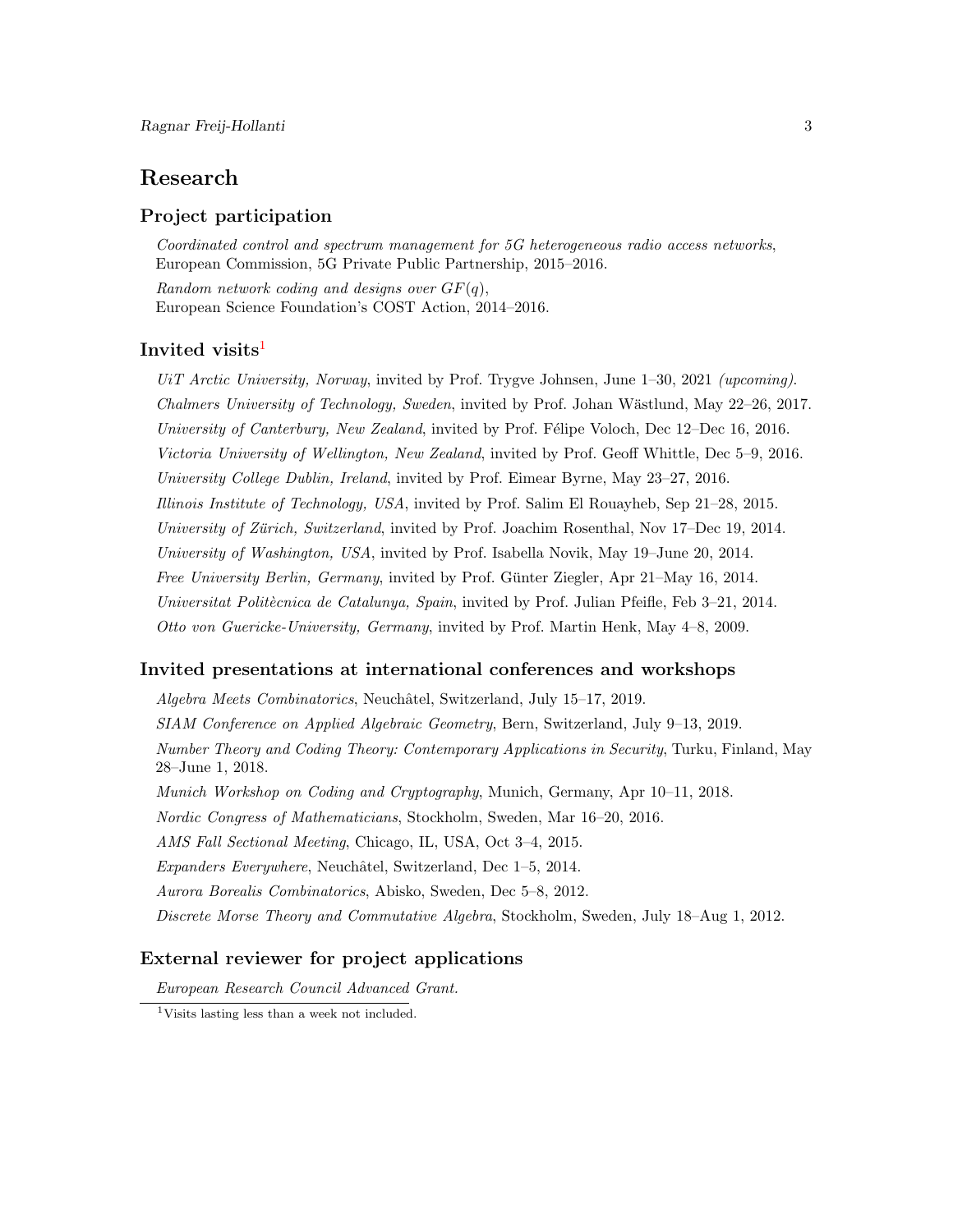#### Referee for scientific journals

Advances in Mathematics of Communications; Combinatorica; Communications in Statistics - Theory and Methods; Designs, Codes, and Cryptography; Discrete Mathematics; Electronic Journal of Combinatorics; Entropy; IEEE Access; IEEE Communication Letters; IEEE Transactions on Information Theory; Information; International Journal on Game Theory; Journal of Applied Probability; Random Structures and Algorithms; Statistics and Probability Letters; Symmetry; Wireless Networks.

# Teaching

## Graduate level

Lecturer and course organizer Algebraic Topology; Enumerative Combinatorics; Hyperbolic Geometry; Singularities, Expanders, and Topology of Maps; Subgroup Complexes; Diagrams of Spaces; A Networked Life; Aalto University, 2012–2015.

Teaching assistant for summer schools Discrete Morse Theory and Commutative Algebra, Mittag-Leffler Institute, 2012, and Noise Sensitivity and Percolation, Clay Mathematics Institute, 2010.

### Undergraduate level

Lecturer (16 courses), Calculus, Discrete Mathematics, Matrix Algebra, Probability and Statistics, Security in Communications and Storage, Chalmers University of Technology, Technical University of Munich, Aalto University, 2011–2020.

Teaching Assistant ( $\approx 20$  courses), Chalmers University of Technology, University of Gothenburg, Aalto University, 2006–2016.

## Membership in professional societies

Institute for Electrical and Electronic Engineers (IEEE): Information theory society.

Finnish Mathematical Society

Society for Industrial and Applied Mathematics (SIAM): Activity group in algebraic geometry.

# Other merits

#### Mathematics competitions

1:st rank, Swedish Mathematical Olympiad, 2002.

## Computer skills

Haskell, Java, Maple, Mathematica, Matlab, Pascal, Python, Sage.

#### Language skills

Native Swedish Fluent English and Finnish